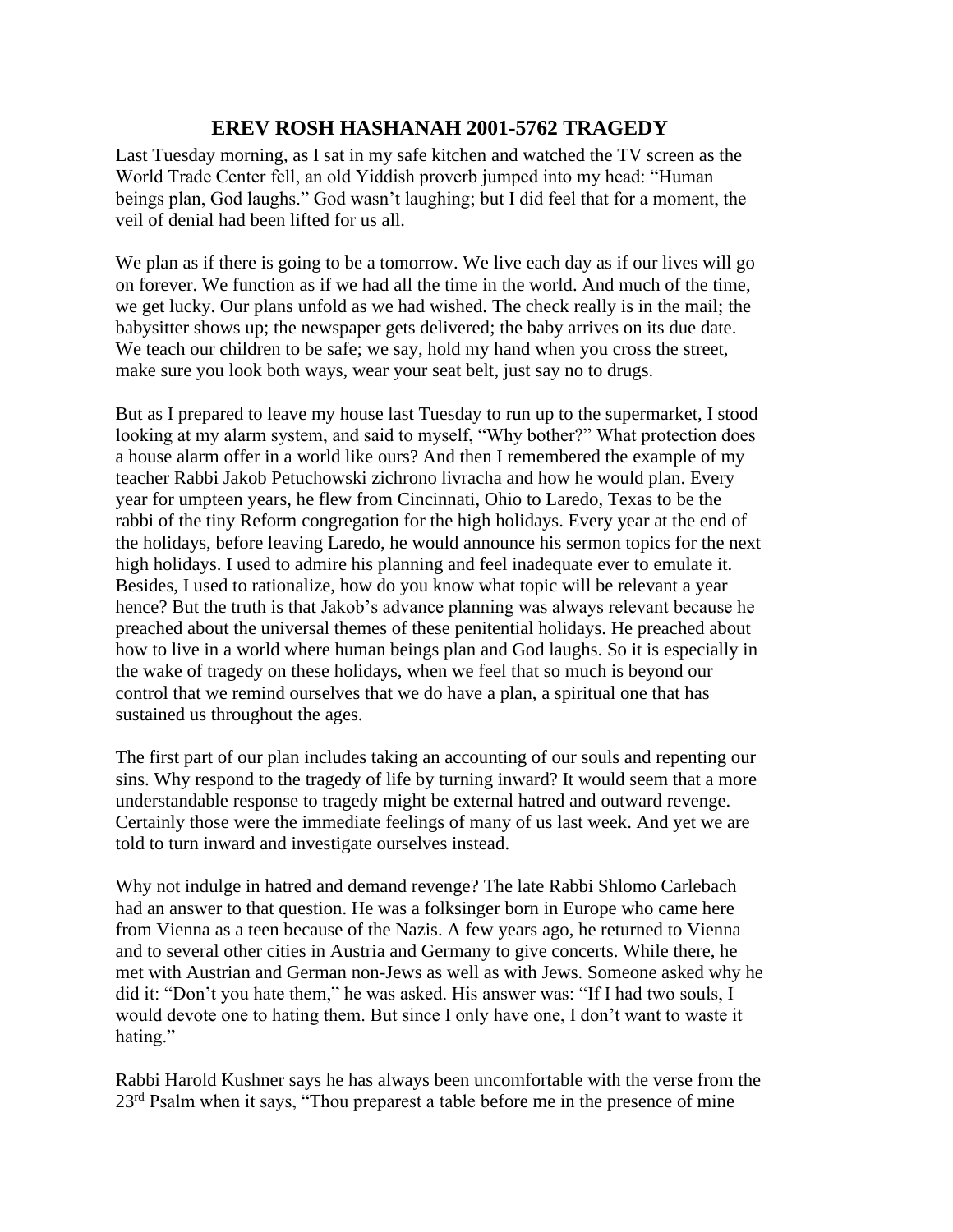enemies" – he says it sounds like getting even with your enemies is the goal. But he felt better when he heard how Reb Zalman Schacter understood that verse.

Once a year, Reb Schacter throws an imaginary dinner party to which, in his mind, he invites all the people he is angry with, everyone who has hurt him or disappointed him in the past year. In the course of that imaginary dinner, he goes around the table and thanks each of his guests for what they have taught him. Some have taught him not to expect too much of people because most people will put their own needs and their own well being ahead of other peoples' needs. And he thanks them for that important lesson.

His philosophy has become, "When a friend makes a mistake, the mistake is still a mistake and the friend is still a friend." Some of his guests have taught him lessons about himself, driving him to ask himself why he was so bothered by something they did. What is it about him, his needs, his vulnerabilities that made the encounter so upsetting to him? And is it something he would want to change about himself to make himself less vulnerable to being upset? When he has gone around the table, thanking everyone on his enemies list for the lessons they have taught him, he is amazed at how much better he feels, cleansed of all that anger and resentment, able to maintain pleasant relationships even with flawed unreliable friends and relatives. And he thanks God for preparing a table before him in the presence of his enemies. Reb Schacter doesn't let hatred destroy his soul; he uses it as an opportunity for looking within and bettering his life.

This leads us to the second part of our spiritual plan. You see, by looking within and taking an accounting of our souls, we see that we, too have the potential for committing evil acts and causing tragedy. In his book about the Gulag Archipelago, Solzhenitzen wrote, "If only it were so simple: if only there were evil people somewhere insidiously committing evil deeds and it were necessary only to separate them from the rest of us and destroy them. But the line dividing good and evil cuts through the heart of every human being. And who is willing to destroy a piece of his own heart?" It is better to understand what human beings are capable of, what we are capable of. The songwriter Leonard Cohen once wrote a piece called "All there is to know about Adolph Eichman":

Eyes: Hair: Weight: Height: Distinguishing features: None Number of fingers: Ten Number of toes: Ten Intelligence: Medium

"What did you expect?" Cohen writes. "Talons? Oversize incisors? Green saliva?"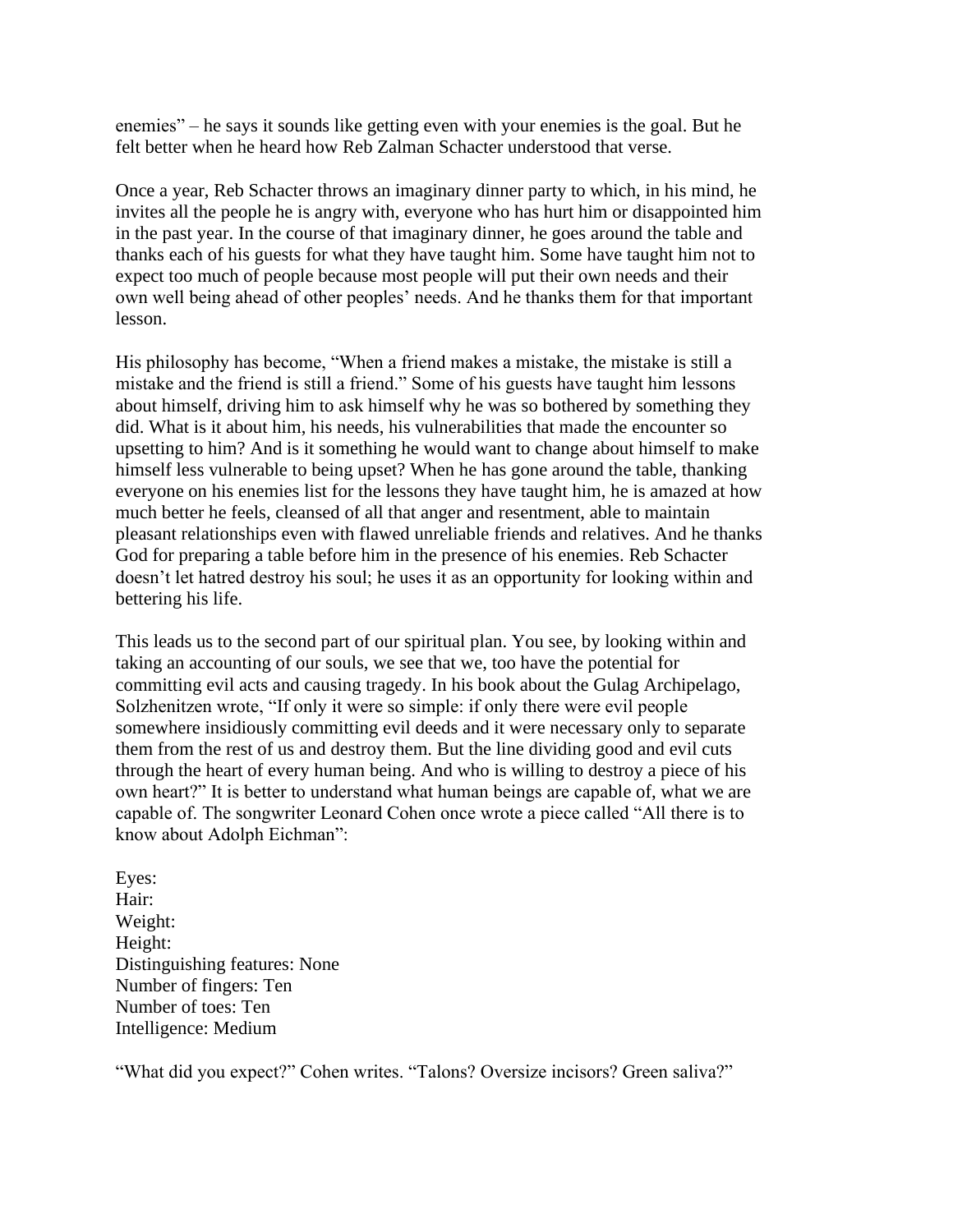Cohen would maintain that Eichman seemed quite average, not particularly evil. Yet we know that Eichman gave in to the power of evil within him. Our plan tells us: Don't give in to evil. These holidays tell us: Love the good within yourself. Love your life. Live as if you are really alive; don't wait or you might not get the chance again. Rabbi Jack Riemer expressed this idea in a piece he called **"The View From the Grandstand"**:

"O God all these good seats in the grandstand. It's so comfortable to be a fan. Sitting here in the stadium, I play no ball, I fight no fights. Down on the field, they're making mistakes. I could easily advise a sounder, more successful strategy. Up here in the stands, it's easier to spot boners on the field. Up here, I'm safe; nobody can say I blunder or boggle or make a single error. But God, they can say that the reason I never make errors is that I don't go out on the field. I do wish I could be more content with this role of spectator. I wish that being an observer of the game would keep me satisfied. But I'm nagged by the thought that maybe I should be down there on the field, mixing it up with all I've got. Give me, O God, a spirit of adventure, a spirit of boldness, so strong that I will enter the lists against some of the injustices that I see. Give me such an impulse to support good causes that I will forget to be cautious. Grant me the willingness to invest whatever energy I have in deeds that will bring strength to the weak and help to the sorrowing. May I have such warmth of heart that I will champion those who need help."

This is all part of the plan: taking an accounting of your soul leads to repentance and repentance leads to new choices. This plan requires you not just to feel differently and see things differently but also to act differently. If you have been sitting on the sidelines of life, putting your energy into helping the sorrowing demonstrates how repentance can transform your life. In a famous Midrash, Elijah the prophet is standing at the gates of Rome. All about him, people are in rags, sick and starving. Elijah is bandaging the lepers one by one. A person approaches him and asks, "Pardon me, but aren't you the Mashiach ben David, the Messiah, son of David?" "Why yes," answers Elijah.

"Well," continues the person, "In a world so full of pain and suffering, so surely in need of redemption, what are you waiting for?"

Elijah lifts a fresh roll of bandages and thrusts it toward the stranger: "Indeed, and what are *you* waiting for?"

In the aftermath of the World Trade Center tragedy, people didn't wait. Some gave their own lives in an attempt to save others. Thousands of people donated blood. One of the most touching calls that I received was from Israel from my friend Varda. What a turn this was, I thought, to get a call from Tel Aviv asking if *I* was all right. I told her: Today Americans know better what it feels like to be an Israeli. Israelis live with this kind of fear and uncertainty every day. They understand from sad experience that the only way to respond is by behaving as a community of human beings. Our plan has a lot to teach the world about surviving tragedy. The answer lies in this Hasidic story of two people wandering alone and lost in the forest. "I am lost," said the first: "I am glad to find you. Can you tell me the right road?" The second replied, "I too am